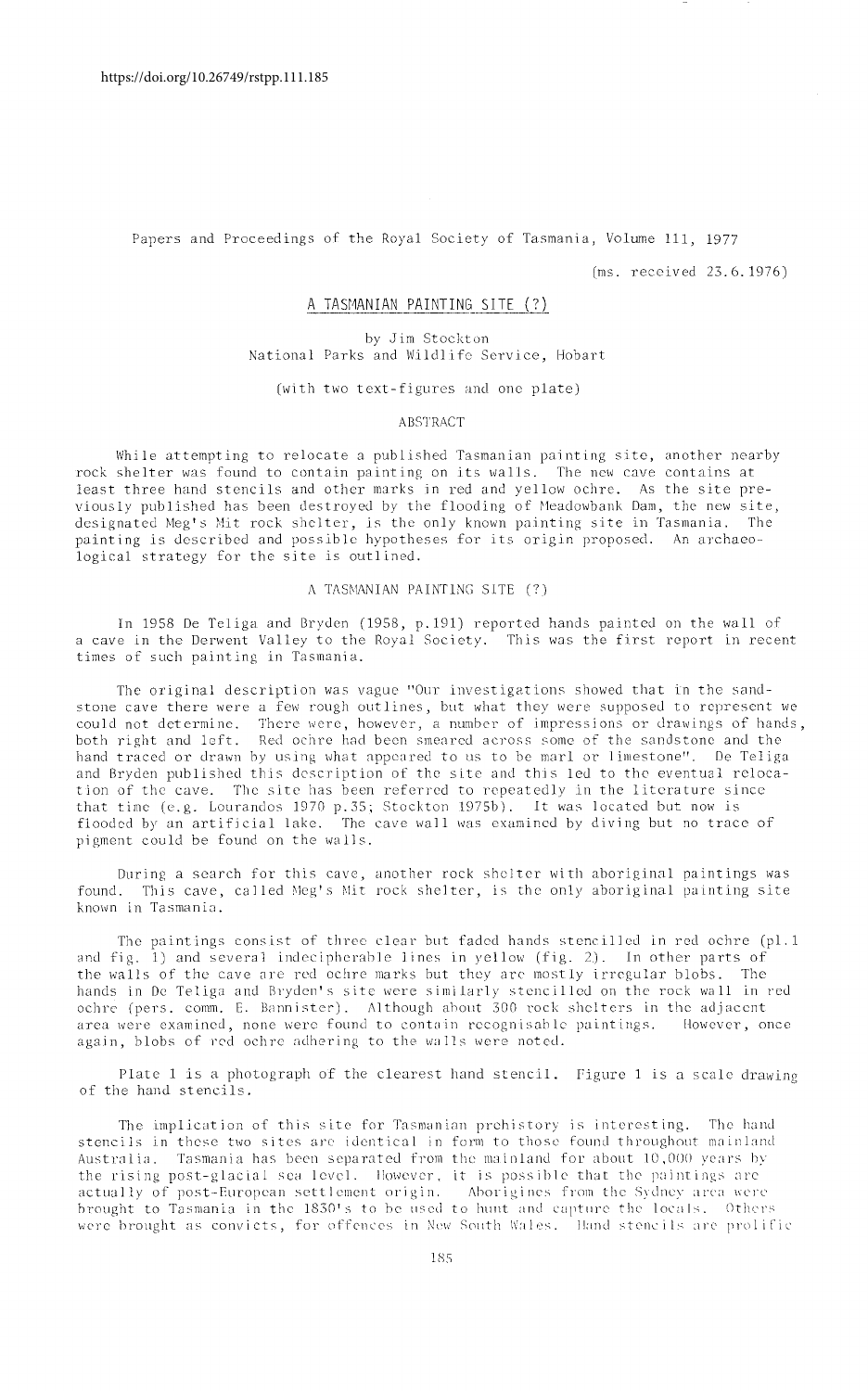

PLATE 1 - The clearest hand stencil in Meg's Mit Cave

by Peron of the Baudin expedition in 1802 on Maria Island off the south-east coast (Lourandos 1970, p. 35).

in the Sydney and Hawkesbury regions. This sandstone shelter is very similar to those<br>of the Hawkesbury Sandstone outcrop. Meg's of the Hawkesbury Sandstone outcrop. Mit Rock Shelter is certainly the best accommodation available in the immediate vicinity and may have been used as a camp by visitors.

#### ETHNOHISTORICAL DATA

Ethnographic records of the Tasmanians at the time of contact are scarce and postsettlement accounts are often unreliable. Very little was recorded about painting in Tasmania, although considerable attention was paid to rock engraving sites.

One of the most reliable ethnographic<br>sources are the French expeditions. Schematic signs drawn in charcoal on the inside walls of bark shelters were recorded



FIG. 1 - Hand stencils and ochre marks in Meg's Mit Cave, Tasmania

One of the largest descriptions of Tasmanian art work comes from one of the most unreliable sources, Bonwick (1967, p. 47):

"Our Aborigines, though an unlettered people, possessed some dim notion of the Fine Arts. As upon the sandstone of Sydney Heads are rude resemblances of fish and quadrupeds, so have marks or tokens been detected on trees and rocks in Tasmania. Mr John Batman described some he witnessed. Mr G.A. Robinson saw drawings of men and women, with some curious hieroglyphics, like the totems of tribes, when he was on the west coast in 1831. Inside the substantial huts of the Macquarie Harbour tribe were found a number of sketches of birds, beasts, and men, some of which were fairly executed. Dr Ross relates his discovery of geometrical figures, as squares and circles, on the bark in the valley of the Ouse. In the lovely vale of Belvoir, where the basaltic columns of May Hills tower over the limestone plain, a piece of bark was found, after the first two bullock drays passed that way, bearing a really good copy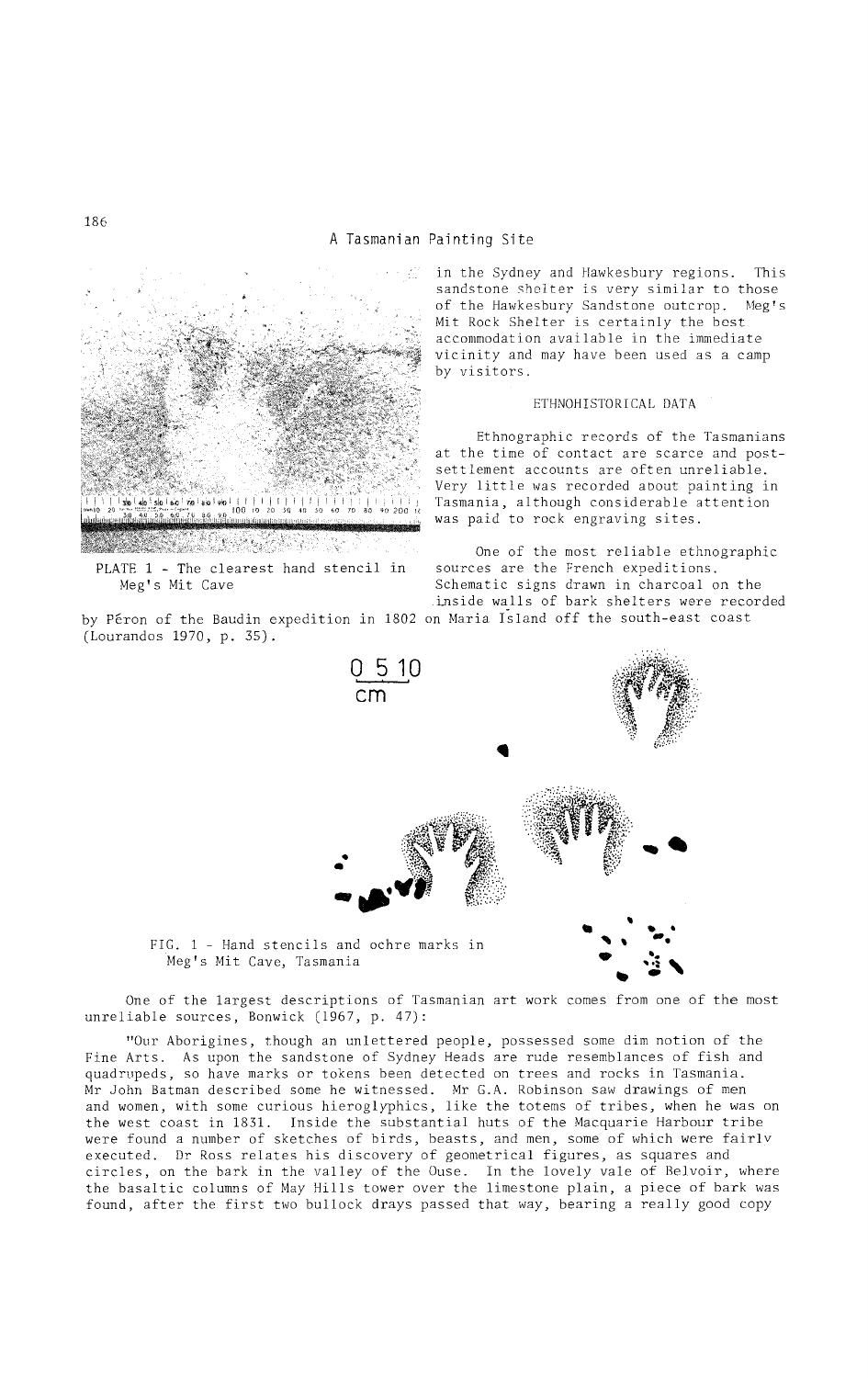### J. Stockton

of the drays, bullocks, and the men with their whips: it was better done than the markings of the cave-men of Perigord on the bones of the mammoth.

I append some rude Tasmanian sketches of men and animals with five drawings, as seen by Mr Commissary Browne on a tree, representing the sun, the moon, some snakes, and five persons in a boat."

FIG. 2 - Yellow markings, 0 5 10 em

Roth (1899, pp. 127-8) also deals with painting but only describes body painting. Similarly, Robinson describes aboriginal use of ochre for body painting and also describes sketches in charcoal on the inside walls of bark huts (Plomley 1966, pp. 197, 514-5, 542-3, 563, 571, 884, 917n.98). Motifs of these sketches included "circles, broad arrows and other hieroglyphical figures representing men and women, and round circles which from their different diameters I judge to have been done by a pair of scissors (Plomley 1966, pp. 514-5). Naturalistic forms were also recorded e.g. a porcupine  $(ibid, pp. 884, 917n.98)$ .

However, nowhere in the literature is stencilling described as a technique nor are stencils found. It is not until 1958 that the first account of stencilling in Tasmania was described and even then only one site in the whole of Tasmania was known. Finding the second site docs not really solve the enigma as, above the present water line, Meg's Mit rock shelter represents the most confortable camping shelter adjacent to de Teliga's cave, though more shelters may have existed below the present dam.

#### THE CONTACT PERIOD

The ethnohistorical period was one of outright warfare between the Aborigines and the Europeans. One of the more imaginative attempts to defeat the local inhabitants involved the importation of a group of Sydney Aborigines under the control of John Batman to help hunt and capture the local people. After some freelance operations, Batman and his Sydney Aborigines were used in a co-ordinated operation with Robinson and his local assistants. (Plomley 1966, pp. 481, 575). In October 1831 both parties moved south from Launceston with the object of capturing the Big River Tribe. The exact movements of the Sydney group, led by Cotterell, are not recorded but Robinson's party spent several weeks around Oatlands and Campbell Town. The lack of detail in Robinson's diaries about his competitors is not surprising as Batman was in effect a commercial operator. Later, Robinson does record some scandal about Batman and his treatment of his Aborigines (Plomley 1966, p. 833).

It also appears from the sketchy records that a group of Sydney natives were in the Ouse and Derwent Valleys for at least some weeks in 1831. Equally important, Robinson was in the region and. although he noted the sandstone caverns of the area, he did not mention any form of painting in them (Plomley 1966, p. 529).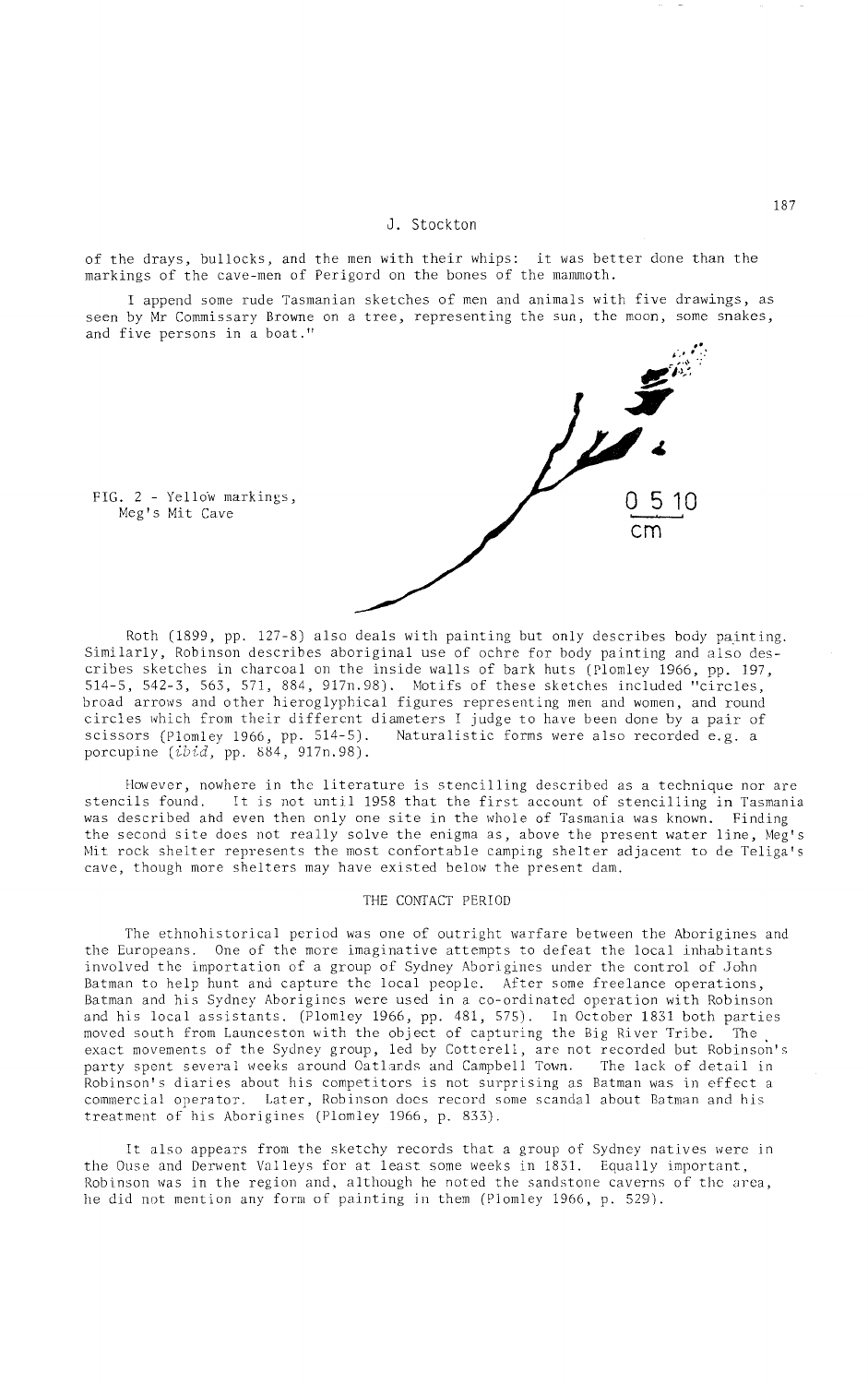#### A Tasmanian Painting Site

Hand stencilling in the Sydney and Hawkesbury region is prolific, and examples are to be found in rock shelters which contain typical occupational debris. Stencils covered a variety of motifs and had a range of purposes in the secular and sacred contexts. Some stencils, notably of hands, appear to have been made as prosaic ornaments of habitation areas, and may well have been made in the sense of leaving a calling card. (D. Moore pers. cornm.) The equivalent practice today is to write initials on the cave wall with charcoal. This has actually happened in Meg's Mit rock shelter. As a tentative hypothesis, it is proposed that Tasmanian authorship is unlikely in view of the absence of reports of stencilling in the ethnographic record and the confinement of recorded stencilling sites to two shelters which are only a few hundred metres apart. Given the presence of Sydney Ahorigines in the region in the 1830s, it is important to note that Meg's Mit rock shelter offers a good camping site, and De Teliga's site is adjacent to what would then have been a small fresh water stream, which would have provided the most convenient water supply. The Derwent River at this point flowed through a deep gorge approximately 15 m below the surface of the present Meadowbank Dam.

There is one last problem to consider. There is no scale in the illustration published by De Teliga and Bryden and measurements arc not included in the description. However, the discoverer and property holder, Mr. E. Bannister, recalls that the stencils were about the size of small man's hand. The hands in Meg's Mit rock shelter are quite small, particularly the single stencilled right hand to the right of the matched pair. (fig. 1 and pl. 1). This is a point worth invcstigating but lack of measurements or reliable comparative figures preclude its consideration here.

#### A PROPOSED EXCAVATION STRATEGY

An excavation strategy has been proposed by Dr Jim Allen of the Research School of Pacific Studies, Australian National University.

The mouth of the cave and the adjacent talus slope contain an area of deposit which appears to be undisturbed and is stabilized by grass and small bushes. At this site ochre was prepared for the execution of the stencils. If so, nodules of discarded ochre will be found in the deposit. Similar nodules of ochre with abraded surfaces have been found upstream near the present Cluny Dam site, approximately 10 km away. If thesc nodules can be located in the deposit in a datable context such as hearth or cven in association with scattered isolated charcoal, it would be possible to get some indication of the approximate date at which they were discarded. Then, by an analysis of the composition of the discarded ochre nodules and the composition of the ochre on the walls, it may be possible to get some estimate of thc antiquity of *the* art work.

A pre-contact date will be necessary before we can ascribe the painting to Tasmanian authorship with certainty. In view of the scientific importance of this sitc and the extent of public interest, excavation should be undertaken as soon as possible' before both the painting and the deposit are destroyed.

## CONCLUSION

Some of the difficulties inherent in the interpretation of an art site when reliable ethnographic data and comparative sites are lacking have been outlined. If the stencils are by Tasmanian aborigines, an interesting facet of cultural continuity lasting over some 10,000 years is demonstrated. The depletion of the Tasmanian aboriginal diet and tool kit has been documented by Jones (1966) and his proposed model for an archaeological sequence has not been contradicted. In view of the characteristics being Sloughed off through time it would be interesting to find that an artistic form of only prosaic significance continued when items vital to survival were discontinued. Unless more stencilling sites are found or excavation results demonstrate a pre-contact

188